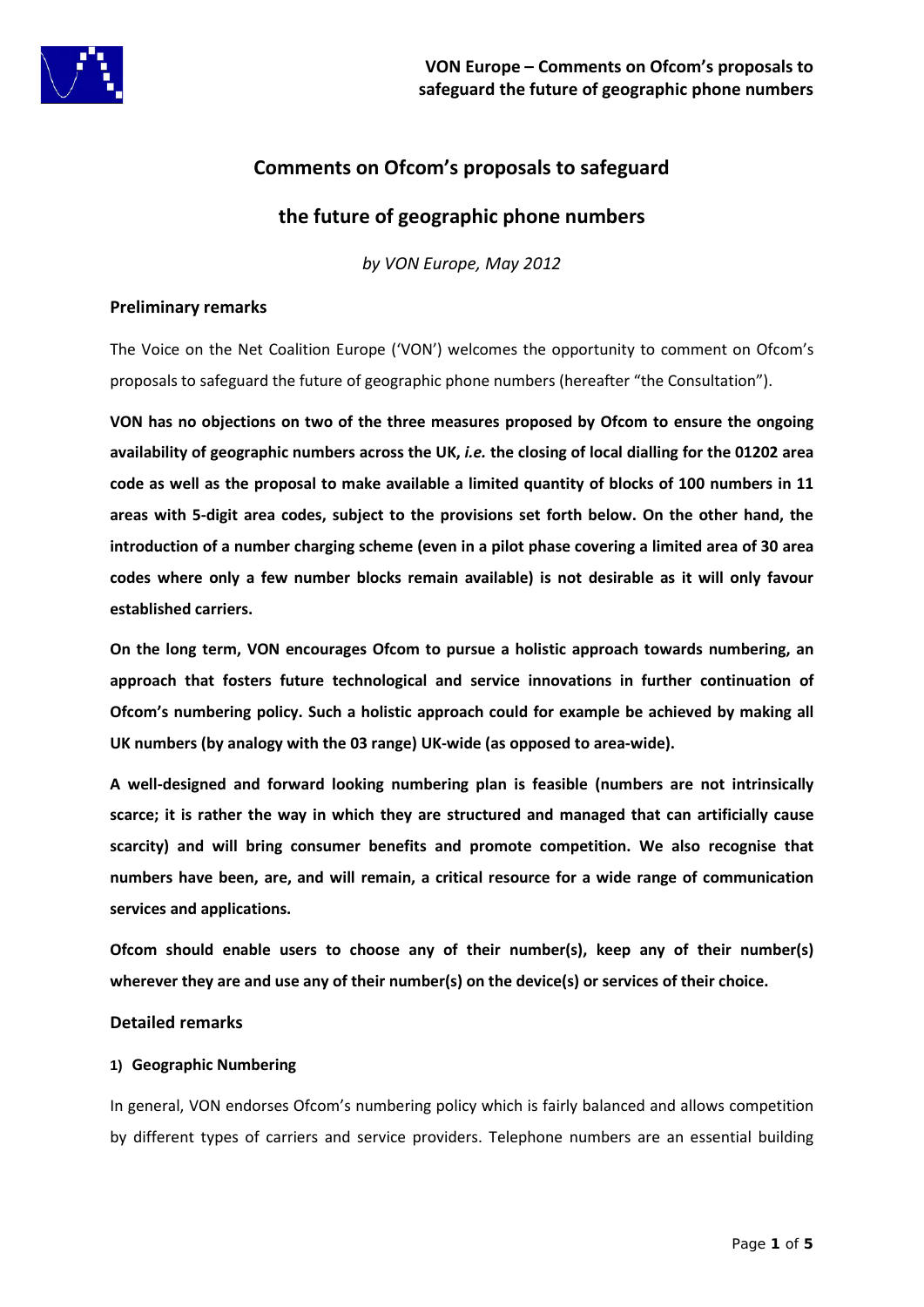# **VON Europe – Comments on Ofcom's proposals to safeguard the future of geographic phone numbers**



**.** 

block for a wide range of communication requirements to both consumers and businesses. The increasing demand for geographic numbers over the last 10 years shows that users prefer widely recognised and transparently tariffed numbering ranges for their communication needs (typically geographical numbers and national numbers).

Nevertheless, VON considers that Ofcom should go one step beyond to render the United Kingdom's numbering plan future-proof. Therefore, VON urges Ofcom to pursue a holistic approach towards numbering, an approach that fosters future technological and service innovations. Such an approach could for example be achieved with the eradication of the linkage of area code and location by making all UK numbers (by analogy with the 03 range) UK-wide (as opposed to area-wide).

Moreover, it is worth noting in this regard that the Swedish regulator PTS highlights in its 2010 study on the future organisation of Sweden's numbering plan that holding off major changes until the need arises to enforce them swiftly can bring along much higher costs than a well-thought out implementation over time.<sup>[1](#page-1-0)</sup> VON considers that the Australian regulator the ACMA presents an approach in its recent paper<sup>[2](#page-1-1)</sup> on a coherent and inclusive medium to long term vision for numbering that could make Australia a frontrunner in putting in place a well-designed and forward looking numbering plan. Such an approach to numbering plans is feasible (numbers are not intrinsically scarce; it is rather the way in which they are structured and managed that can artificially cause scarcity) and will bring consumer benefits and promote competition.

VON strongly encourages Ofcom to take an approach that ensures the fullest possible retail price transparency and that removes the link between location information and geographic numbers. Ofcom should enable users to choose any of their number(s), keep any of their number(s) wherever they are and use any of their number(s) on the device(s) or services of their choice.

VON observes that in the past decades, people have become more flexible and willing to move and travel at the spur of the moment. Today's consumer is increasingly nomadic. Mobile phones are overtaking fixed phones<sup>[3](#page-1-2)</sup> for voice, and calling your plumber happens more often than not on his

<span id="page-1-2"></span><span id="page-1-1"></span>[http://www.acma.gov.au/webwr/\\_assets/main/lib100283/numbering-future\\_directions.pdf.](http://www.acma.gov.au/webwr/_assets/main/lib100283/numbering-future_directions.pdf)<br><sup>3</sup> See for example tables 1.24 (p. 51), 1.25 (p. 52) and figures 1.21 (p. 52), 1.23 (p. 53) in Leckner, S., & Facht, U. (2010). *A Sampler of International Media and Communication Statistics 2010* [Nordic Media Trends 12]. Göteborg: Nordicom. Retrieved at, [http://www.nordicom.gu.se/common/publ\\_pdf/NMT12.pdf](http://www.nordicom.gu.se/common/publ_pdf/NMT12.pdf)

<span id="page-1-0"></span><sup>1</sup> See PTS. (2010). *Behov av en framtidsinriktad telefoninummerplan. 6 olika förändringsalternativ. Det fortsatta arbetet* [Need for a Future-Oriented Telephony Numbering Plan. Six Different Change Options. Next Steps] [PTS-ER-2010:20]. Stockholm: PTS. Retrieved at[, http://www.pts.se/upload/Remisser/2010/10-8918-remiss-rapport-100929.pdf.](http://www.pts.se/upload/Remisser/2010/10-8918-remiss-rapport-100929.pdf) p. 67.<br><sup>2</sup> See ACMA. (2011a). *Telephone Numbering: Future Directions Paper*. Retrieved at,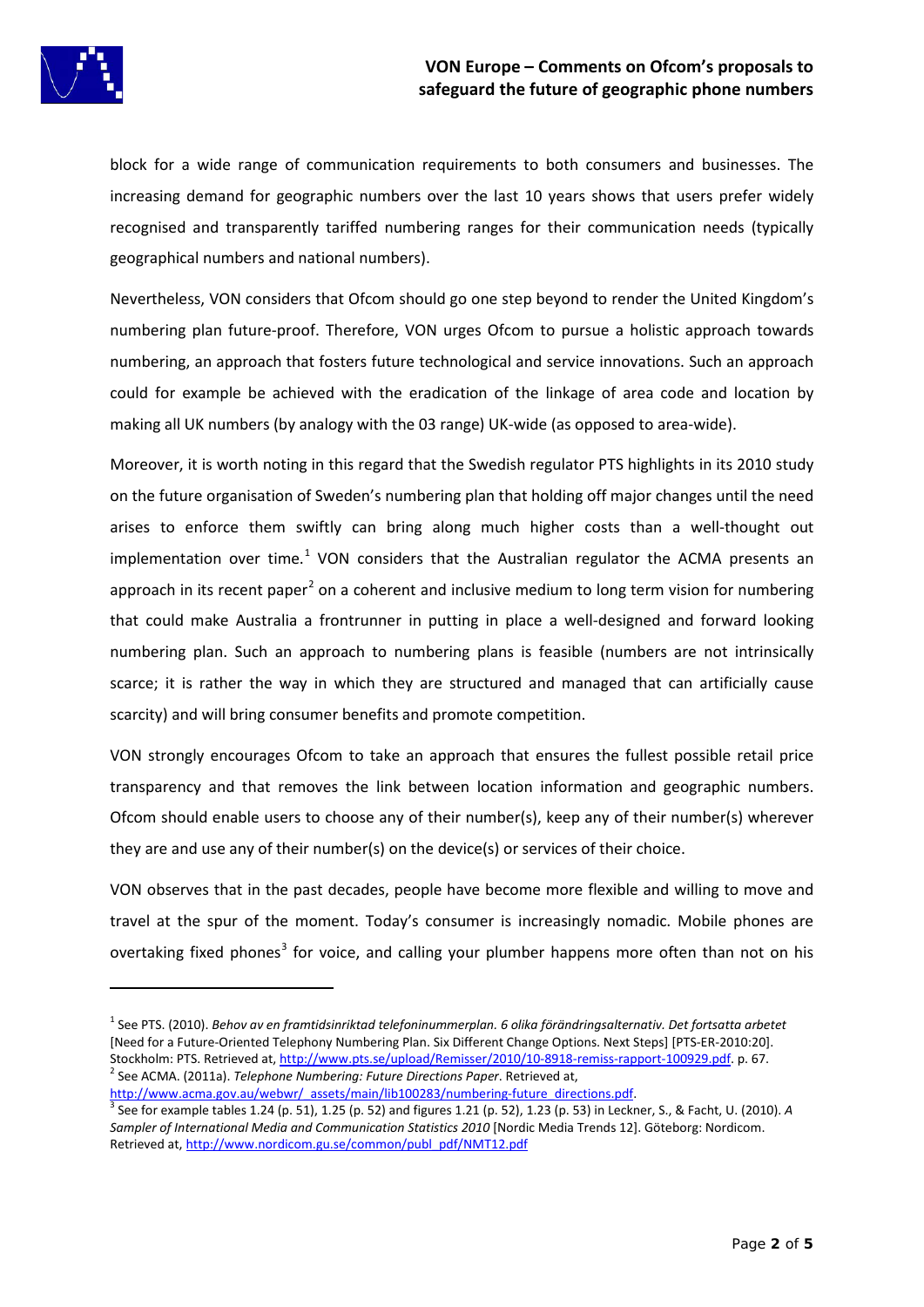

mobile phone. In parallel, people divert their fixed phones (*i.e.* call forwarding), or even abandon them to exclusively use their mobile phones.

Today, the relevance of the geographic significance associated to numbers is thus fading. The changing behaviour of consumers regarding numbers and communication identifiers is influenced through advances in applications and services, as well as devices.

The ACMA points out in its Research into consumer behaviours and attitudes towards telecommunications numbering and associated issues to that *"the capacity of a mobile phone to store numbers and then display them as a name had also changed how many participants remember*  and use numbers".<sup>[4](#page-2-0)</sup> It is also being remarked that the "increasing number of communication *gateways available (…) diminished the importance of, and level of dependence on, any particular service and consequently any particular phone number"*. [5](#page-2-0) Furthermore, people are getting accustomed to the use of user names or IDs through the use of online applications and services.<sup>[6](#page-2-0)</sup>

VON urges Ofcom to swiftly adopt a vision that goes beyond what the Electronic Communications Committee (ECC), part of the European Conference of Postal and Telecommunications Administrations (CEPT), describes in its 2010 Report on the Evolution of Geographic Numbers (hereafter 'the ECC Report') $^7$  $^7$  as:

# *"The design of NGNs implemented today is very much 'PSTN on IP based networks' with the features and restrictions of the PSTN being copied."*

The trade-off has been accurately summarized in the ECC Report<sup>[8](#page-2-0)</sup>: the removal of all constraints regarding geographic information in the numbering plan would allow a more innovative use of geographic numbers; decrease the possible barriers of entry for new parties in the telephony market; give consumers the option to keep their number when they are moving; and allows a more efficient use of numbering resources.

**.** 

<span id="page-2-0"></span><sup>4</sup> See ACMA. (2011b). *Community Research Into Consumer Behaviours and Attitudes Towards Telecommunications Numbering and Associated Issues*. Retrieved at,

[http://www.acma.gov.au/webwr/\\_assets/main/lib312144/numbering\\_4\\_research\\_report.pdf.](http://www.acma.gov.au/webwr/_assets/main/lib312144/numbering_4_research_report.pdf) p. 9.<br>
5 See ACMA. (2011b). *Ibid.* p. 10.<br>
<sup>6</sup> See ACMA. (2011b). *Ibid.* p. 28.<br>
<sup>7</sup> See ECC. (2010). *Evolution of Geographic Numbers* 

[http://www.erodocdb.dk/Docs/doc98/official/pdf/ECCREP154.PDF.](http://www.erodocdb.dk/Docs/doc98/official/pdf/ECCREP154.PDF) p. 24. <sup>8</sup> See ECC. (2010). *Ibid.* p. 17-19.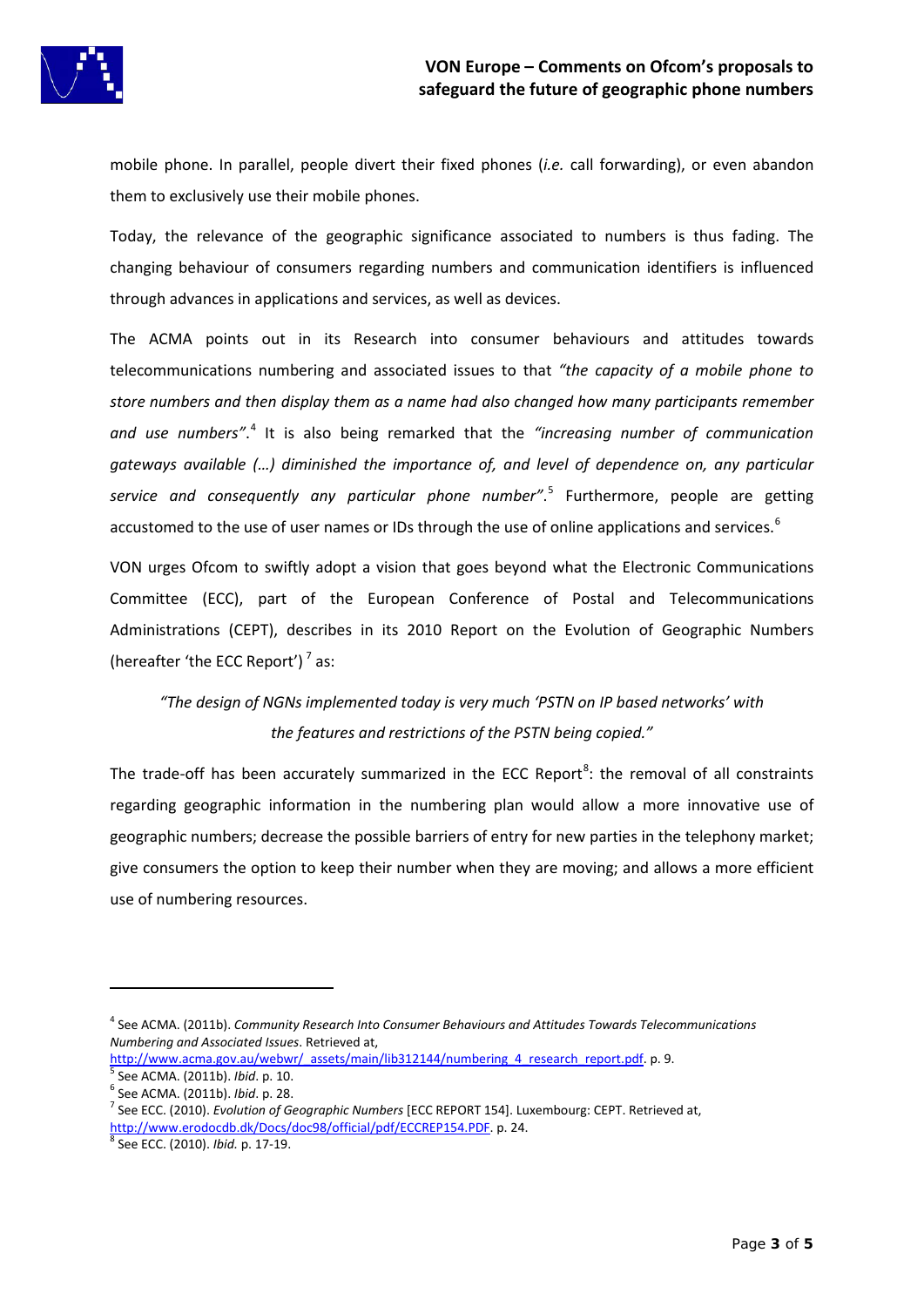

The ECC Report<sup>[9](#page-3-0)</sup> also remarks that the removal of geographic information could have wider benefits than a mere efficiency increase, as it would also allow the introduction of wider area location portability, a possibility that is very appealing in a society where both businesses and individuals become more and more mobile.

### **2) Charging**

VON does not agree with Ofcom's intention to introduce a charging regime at this stage, as this would have more negative effects than positive effects, especially as regards to smaller Communications Providers (CPs) and new entrants of any kind (not necessarily CPs), to whom this additional burden will create a barrier to entry with negative effects for competition.

Whilst the members acknowledge the reasoning behind the objectives for charging, they believe that it is unnecessary (introduction of fees without increase in the underlying cost basis or without any new advantages for the users), disproportionate (versus the traditional CPs for whom the numbering charges will be close to negligible) and potentially damaging to specific sections of the industry.

VON would specifically like to draw Ofcom's attention to the impact of number charging on smaller and innovative CPs, and on new entrants of any kind (not necessarily CPs). Introducing a charging mechanism on numbers may entrench traditional business models, more specifically the cost and revenue structures, and retail charging mechanisms already in place.

VON believes that Ofcom's alternative measure to allocate smaller number blocks to CPs will suffice to ensure the on-going availability of numbers for the market as explained in section 3 below.

Moreover, the introduction of a charging scheme will also be detrimental towards customers, as the Consultation remarks that Ofcom *"expect*[s] *the costs imposed on CPs as a result of number charging (both the direct number charges and implementation costs) to be passed through to consumers in the*  form of higher prices",<sup>[10](#page-3-0)</sup> without being able to even assess the effectiveness of charging as the Consultation notes that Ofcom *"cannot precisely estimate the benefits from introducing number charges at this stage"*. [11](#page-3-0)

 $\overline{a}$ 

<span id="page-3-0"></span><sup>&</sup>lt;sup>9</sup> See ECC. (2010). *Ibid*. p. 2 and 10.<br><sup>10</sup> See the Consultation, p. 42 (4.53).<br><sup>11</sup> See the Consultation, p. 42 (4.51).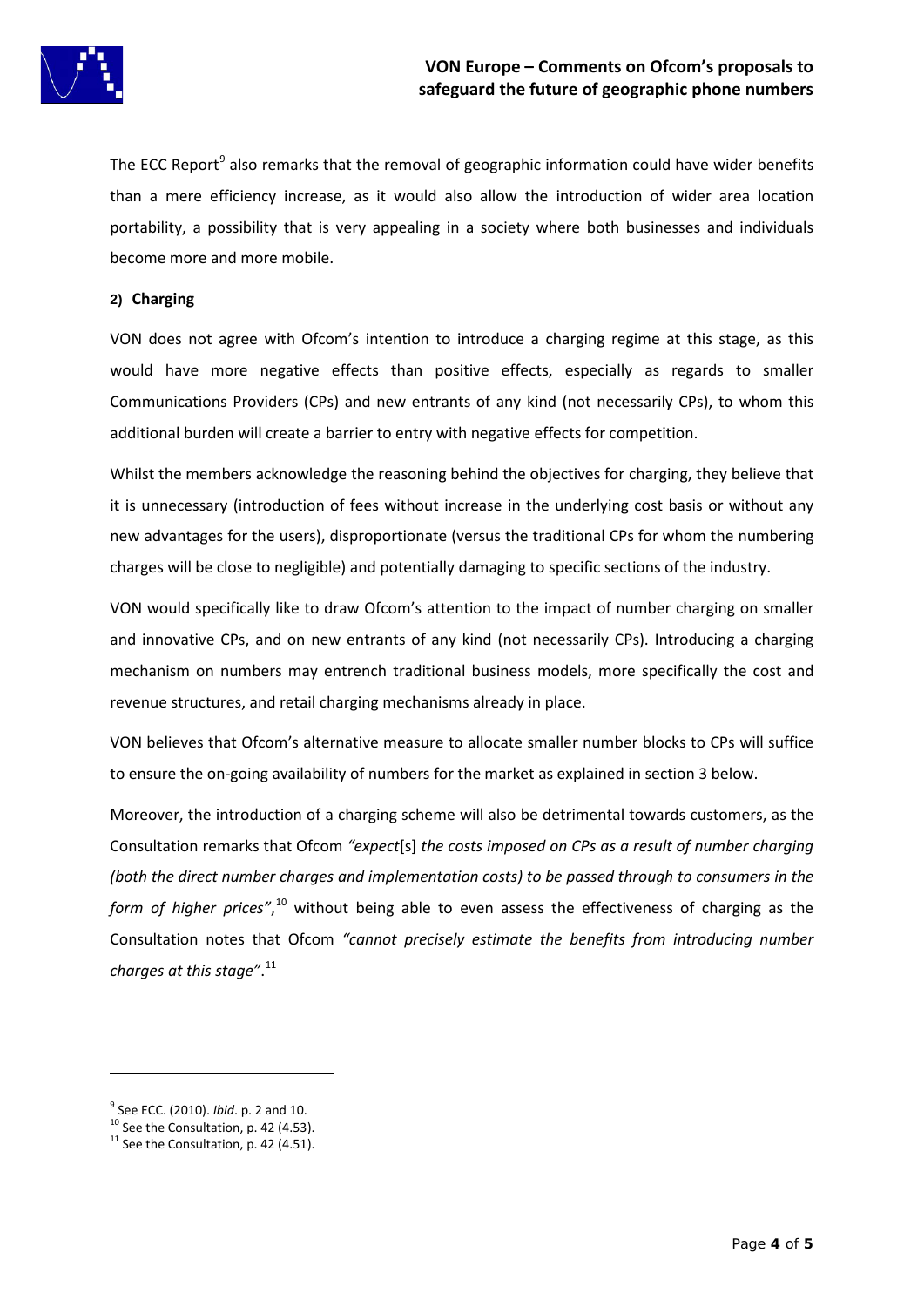

VON also strongly disagrees with Ofcom's suggestion for *"small CPs/new entrants with innovative services to use other types of number for which we are not currently proposing to charge"*, [12](#page-4-0) and would like to remind Ofcom that the EU regulatory framework for electronic communications (Directive 2002/21/EC, as amended), requires numbers to be made available for **ALL** public electronic  $commonization$  services $<sup>13</sup>$  $<sup>13</sup>$  $<sup>13</sup>$  and that the European Commission's Information and Consultation</sup> Document of 14 June 2004 on the treatment of Voice over Internet Protocol (VoIP) under the EU Regulatory Framework<sup>[14](#page-4-0)</sup>, Section 7.1, stated explicitly that:

*"Any undertaking providing or using electronic communication networks or services has the right to use numbers.* […]*"*

Finally, VON considers that the 10p charge proposed by Ofcom represents a substantial amount that is above the European average by a considerable margin.

# **3) Size of Numbering Blocks**

VON welcomes the fact that Ofcom intends to roll out 100-numbers blocks, but again would rather see this effort being implemented at a nationwide scale than on a localised basis, as this would have a positive impact towards lowering barriers to entry especially as regards to smaller and innovative communications providers, as well as anyone else legitimately requiring the use of geographic numbers, for any purpose.

In addition, Ofcom may also consider to proportionally lower the costs for the implementation of smaller numbering blocks with the access operators, in other words acquiring a 100-number block should be 10 times less expensive than acquiring a 1000-number block.

**\*\*\***

1

<span id="page-4-0"></span><sup>&</sup>lt;sup>12</sup> See the Consultation, p. 54 (4.118).<br><sup>13</sup> Article 10 – Numbering, naming and addressing

<sup>1.</sup> Member States shall ensure that national regulatory authorities control the granting of rights of use of all national numbering resources and the management of the national numbering plans. Member States shall ensure that adequate numbers and numbering ranges are provided for all publicly available electronic communications services. National regulatory authorities shall establish objective, transparent and non-discriminatory procedures for granting

rights of use for national numbering resources. <sup>14</sup> European Commission. (2004). *Commission Staff Working Staff Working Document on the treatment of Voice over Internet Protocol (VoIP) under the EU Regulatory Framework. An Information and Consultation Document*. Retrieved at, http://ec.europa.eu/information\_society/policy/ecomm/doc/library/working\_docs/406\_14\_voip\_consult\_paper\_v2\_1.pdf. See 7.1.